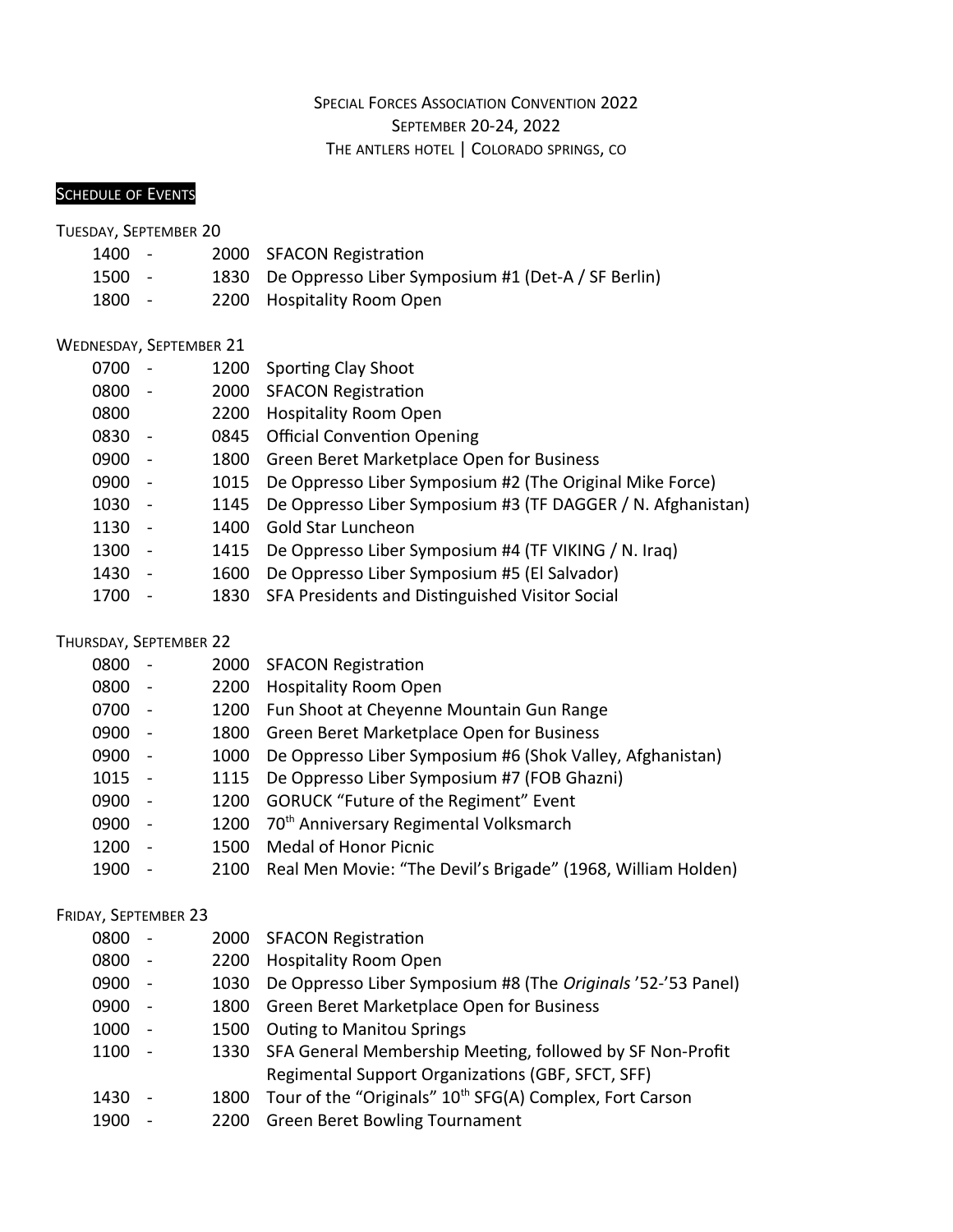| 1900 - | 2200 "Casino Night" at the Antlers                 |
|--------|----------------------------------------------------|
| 1900 - | 2300 Music & Dancing at Bourbon Brothers Boot Barn |

SATURDAY, SEPTEMBER 24

| 0800 | $\sim$ $-$               |      | 1200 SFACON Registration                             |
|------|--------------------------|------|------------------------------------------------------|
| 0800 | $\overline{a}$           | 1600 | <b>Hospitality Room Open</b>                         |
| 0900 | $\sim$                   | 1300 | Green Beret Marketplace Open for Business            |
| 0900 | $\overline{a}$           |      | 1500 SFMC Sponsored Motorcycle Tour                  |
| 1000 | $\sim$                   |      | 1130 Special Forces Command Presentation             |
| 1700 | $\overline{a}$           | 1830 | <b>Pre-Banquet Social</b>                            |
| 1830 | $\overline{\phantom{a}}$ |      | 2100 70 <sup>th</sup> Anniversary Regimental Banquet |
| 2100 |                          | 2200 | <b>Hospitality Room Open</b>                         |
|      |                          |      |                                                      |

SUNDAY, SEPTEMBER 25

Departure Day/Event Site Breakdown

#### **CANCELLATION AND REFUND POLICY FOR ARMED FORCES REUNIONS, INC.**

For attendees canceling reunion activities prior to the cut-off date, Armed Forces Reunions, Inc. (AFR) shall process a full refund less the nonrefundable AFR registration fee (\$10 per person). Attendees canceling reunion activities after the cut-off date will be refunded to the fullest extent that AFR's vendor commitments and guarantees will allow, less the non-refundable AFR registration fee. **Cancellations will only be taken Monday through Friday from 9:00am until 4:00pm Eastern Standard Time, excluding holidays**. Please call (757) 625-6401 to cancel reunion activities and obtain a cancellation code. Refunds processed 4-6 weeks after reunion. Canceling your hotel reservation does not cancel your reunion activities.

> SPECIAL FORCES ASSOCIATION CONVENTION 2022 SEPTEMBER 20-24, 2022 THE ANTLERS HOTEL | COLORADO SPRINGS, CO

#### TOUR DESCRIPTIONS

Wednesday, September 21, 2022:

Sporting Clay Shoot – NOT INCLUDED WITH PREMIER REGISTRATION

This will be a classic shotgun shooting event at a local gun club. Those who register will be contacted by our Chapter 4-24 POC to coordinate on the gauge of shotgun shell they would like to shoot. This will be a fun event for all ages. Local Active-Duty and National Guard Green Berets are welcome to participate.

0700 board transport to Pikes Peak Gun Club 1200 back at hotel

PRICE PER PERSON

\$75/Person Includes Transportation Arranged by SFA, clays and ammunition.

Thursday, September 22, 2022: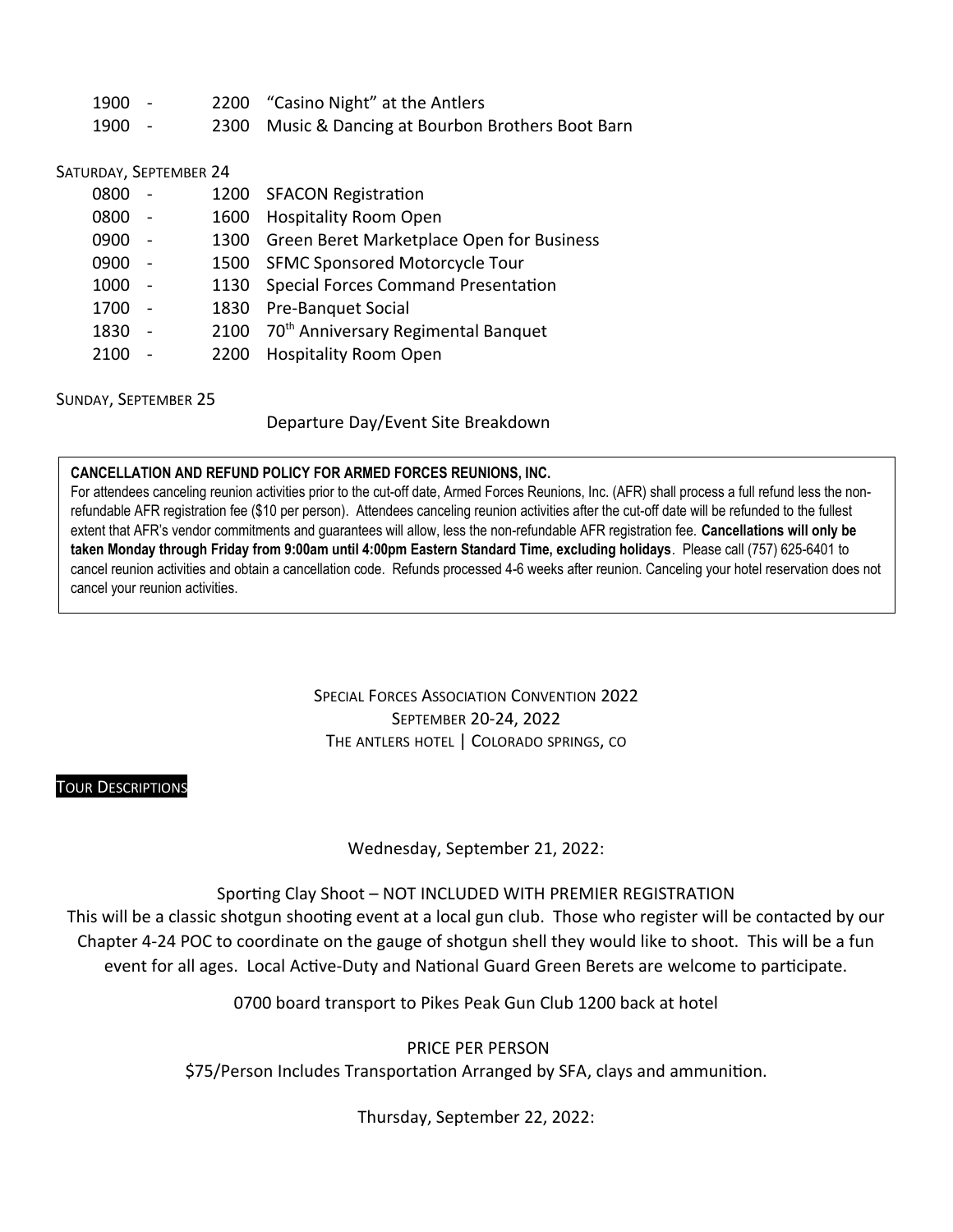SFA Appreciation – Fun Shoot at Fort Carson – NOT INCLUDED WITH PREMIER REGISTRATION Shooters will sign-in at the MWR Office, rent firearms, purchase ammunition and targets at this location.

0700 board transportation to Fort Carson and 1200 back at hotel

PRICE PER PERSON: \$30/Person Includes Transportation Arranged by SFA

Medal of Honor Picnic –

INCLUDED WITH PREMIER REGISTRATION OR A LA CARTE PICNIC REGISTRATION

The 'MoH Picnic' will recognize Medal of Honor recipients at the convention. Transportation is provided.

PRICE PER PERSON \$70/Person includes refreshments

### GORUCK "Future of the Regiment" Event –

The GORUCK event will occur simultaneously with the Volksmarch. Intended for fit individuals (comfortable at 6,000 feet AGL). Local ROTC/JROTC cadets will have an opportunity to mix and meet with active-duty Green Berets that could lead to future recruits for the SF Regiment and Army Special Operations.

> PRICE PER PERSON \$10/Person includes refreshments

70<sup>th</sup> Anniversary Regimental Volksmarch -

The Volksmarch will occur simultaneously with the GORUCK event. Intended for families and all age groups

PRICE PER PERSON \$10/Person includes refreshments

Friday, September 23, 2022:

### Outing to Manitou Springs – NOT INCLUDED WITH PREMIER REGISTRATION

Enjoy free time exploring the quaint shops and eateries in downtown Manitou Springs. You will find everything from one-of-a kind artwork from local artists to handmade soaps and unique Colorado tchotchkes. Wear comfortable shoes.

1000 first shuttle, 1700 back at hotel – Starting at 1000 with the last pick-up at Manitou Springs at 1645

PRICE PER PERSON: \$20/Person (to defray transportation costs for buses)

Tour of the "Originals"  $10<sup>th</sup> SFG(A)$  Complex, Fort Carson – ALA CARTE EVENT